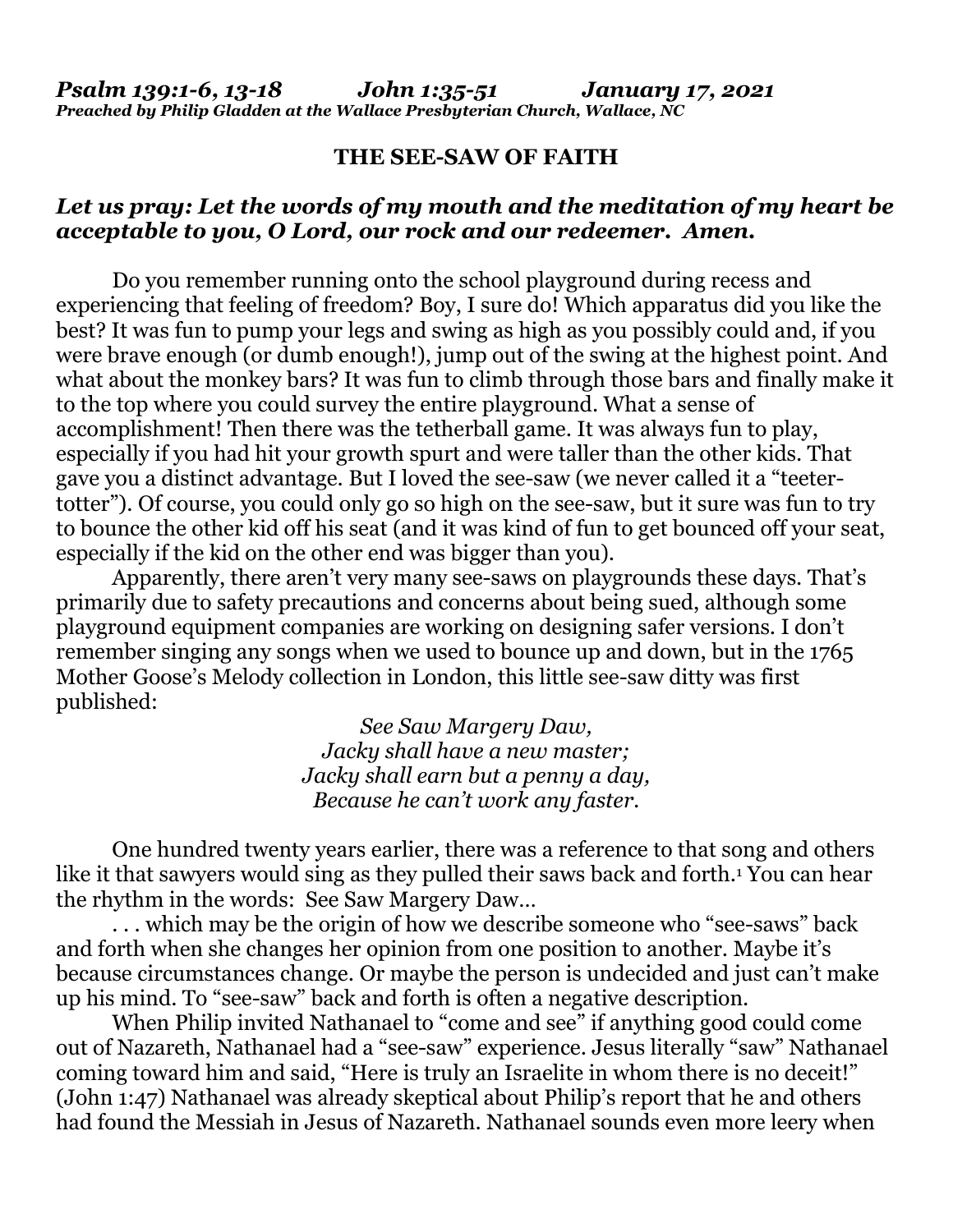he asks Jesus, "Where did you get to know me?" (John 1:48) But then Nathanael got to "see" Jesus.

I don't know why Nathanael wasn't saddled with the nickname "Doubting Nathanael," like his fellow disciple Thomas. Their experiences are almost exactly the same. At the beginning of the gospel, Nathanael makes the basic profession of faith in Jesus: "Rabbi, you are the Son of God! You are the King of Israel!" At the end of the gospel, when Thomas gets what he asked for when Jesus shows Thomas the wounds in his hands and his side, Thomas cries out, "My Lord and my God!" (John 20:28)

What's so interesting and so meaningful for you and me as believers in and followers of Jesus Christ is what he says to Nathanael and Thomas. Jesus doesn't rebuke Nathanael. Instead, he promises even more to come: "Do you believe because I told you that I *saw* you under the fig tree? You will *see* greater things than these." (John 1:50) In the same way, Jesus doesn't rebuke Thomas, but he makes a promise that describes where we find ourselves today: "Have you believed because you have *seen* me? Blessed are those who have not *seen* and yet have come to believe." (John 20:29)

We say that "seeing is believing" and I suppose that's true – although, in this day and age of PhotoShop, you can't even be sure that what you're seeing is real. Anyway, one description of "seeing is believing" says that "actually seeing or witnessing something, as opposed to simply being told about it, allows or will allow one to believe that it is true or has occurred."<sup>2</sup>

Nathanael *saw* Jesus and believed. But he also was *seen* by Jesus. It was in that back-and-forth, that see-saw of faith, that Nathanael came to know Jesus and came to know that Jesus knew him. And it's all because Philip went looking for Nathanael and, when he found him and heard his skepticism, simply said, "Come and see."

Just three weeks ago, we began our Christmas Eve worship service as we do every year, by singing "O come, all ye faithful, Joyful and triumphant! O come ye, O come ye to Bethlehem; Come and behold him Born the King of Angels: O come, let us adore Him, Christ the Lord." It's an invitation to "come and see" for yourselves who Jesus is and what Jesus is doing in your life, in my life, and in the world. Jesus said to John's two disciples, "Come and see," and Philip extended the same offer to Nathanael, and their lives were never the same again.

The initial call can be life-changing, but "come and see" is not a one-and-done experience. That's because, no matter how faithful we are or want to be, if we're honest with ourselves and with God, we know that we see-saw in our faith. In his sermon called "Come and See," Frederick Buechner talks about this invitation that is constantly being offered to us and what awaits us when we respond:

"Adeste fidelis. That is the only answer I know for people who want to find out whether or not this is true. Come all ye faithful, and all ye who would like to be faithful if only you could, all ye who walk in darkness and hunger for light. Have faith enough, hope enough, despair enough, foolishness enough at least to draw near to see for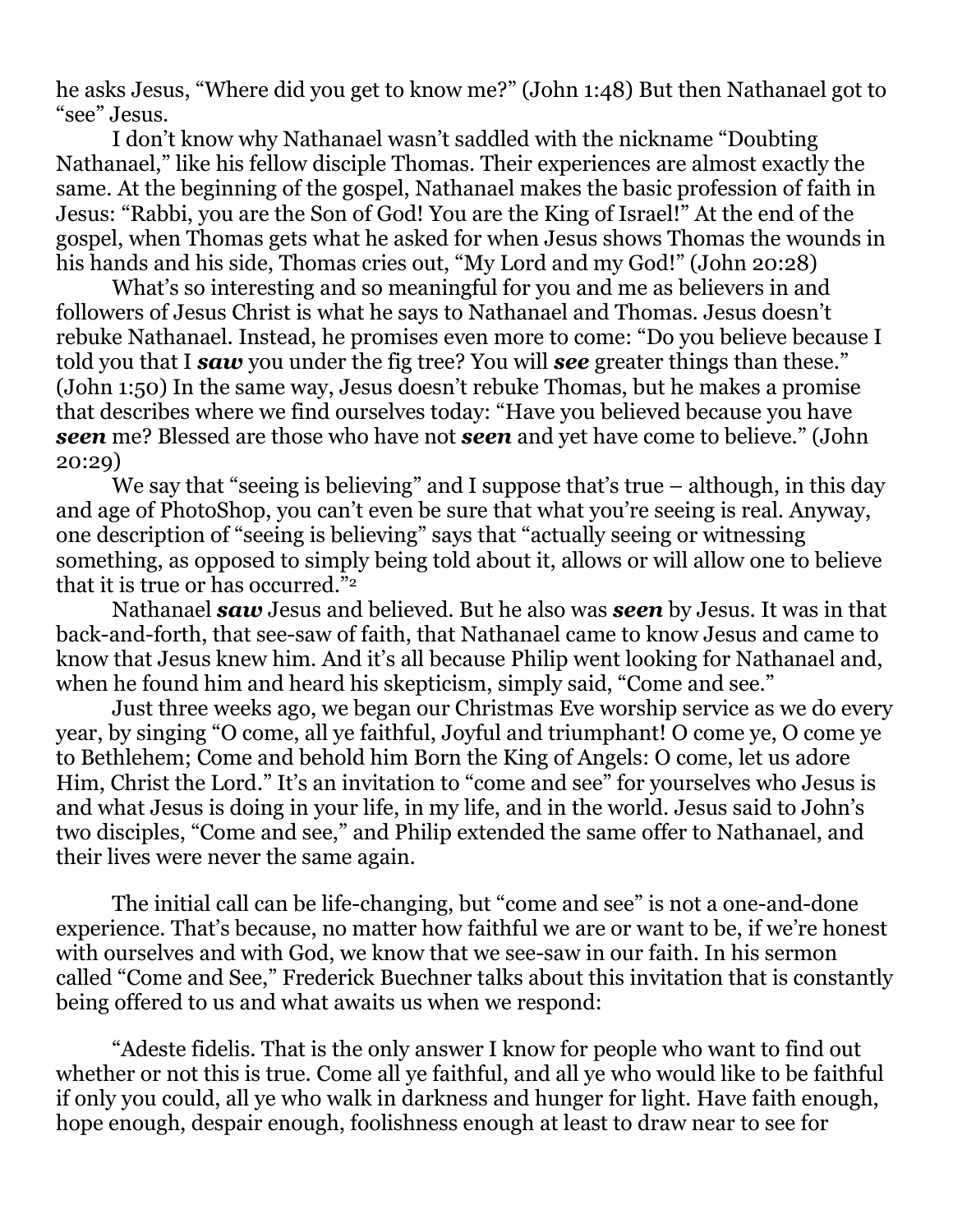yourselves. He says to ask and it will be given you, to seek and you will find. In other words, he says that if you pray for him, he will come to you, and as far as I know, there is only one way to find out whether that is true, and that is to try it. Pray for him and see if he comes, in ways that only you will recognize. He says to follow him, to walk as he did into the world's darkness, to throw yourself away as he threw himself away for love of the dark world. And he says that if you follow him, you will end up on some kind of cross, but that beyond your cross and even on your cross you will also find your heart's desire, the peace that passes all understanding. And again, as far as know there is only one way to find out whether that is true, and that is to try it. Follow him and see. And if the going gets too tough, you can always back out. Maybe you can always back out.

Adeste fidelis. Come and behold him, born the king of angels. Speak to him or be silent before him. In whatever way seems right to you and at whatever time, come to him with your empty hands. The great promise is that to come to him who was born at Bethlehem is to find coming to birth within ourselves something stronger and braver, gladder and kinder and holier, than ever we knew before or than ever we could have known without him." 3

It's kind of hard right now to offer that invitation, "Come and see," because of the COVID-19 pandemic  $-$  at least in terms of an invitation to any sort of physical gathering. But we can still point to Jesus Christ, just as John and his disciples did, by offering the invitation Jesus offers – "Come and see." We don't have to argue someone into believing. We don't have to browbeat someone into the faith. We don't have to threaten people to know Jesus. We can say, as Philip did to Nathanael, "Come and see."

St. Augustine, the  $4<sup>th</sup>/5<sup>th</sup>$  century A.D. bishop of Hippo in Northern Africa, wrote, "Faith is to believe what we do not see, and the reward of this faith is to see what we believe." Augustine's thought is echoed in a more contemporary comment: "'Come and see' is a deeply biblical model of evangelism, a model that flows from our trust in God, a model that relies on God's activity."<sup>4</sup>

Once we see who Jesus is and what Jesus does, we can tell people what we saw. And *that* "see-saw" of faith can make all the difference in the world.

> *Open the eyes of my heart, Lord Open the eyes of my heart, I want to see You, I want to see You.*

*Let us pray: Eternal God, our beginning and our end, accompany us in this day's journey. Dawn on our darkness, open our eyes to praise you for your creation and to see the work you set before us today. Take us and use us to bring to others the new life you give in Jesus Christ our Lord. Amen.*